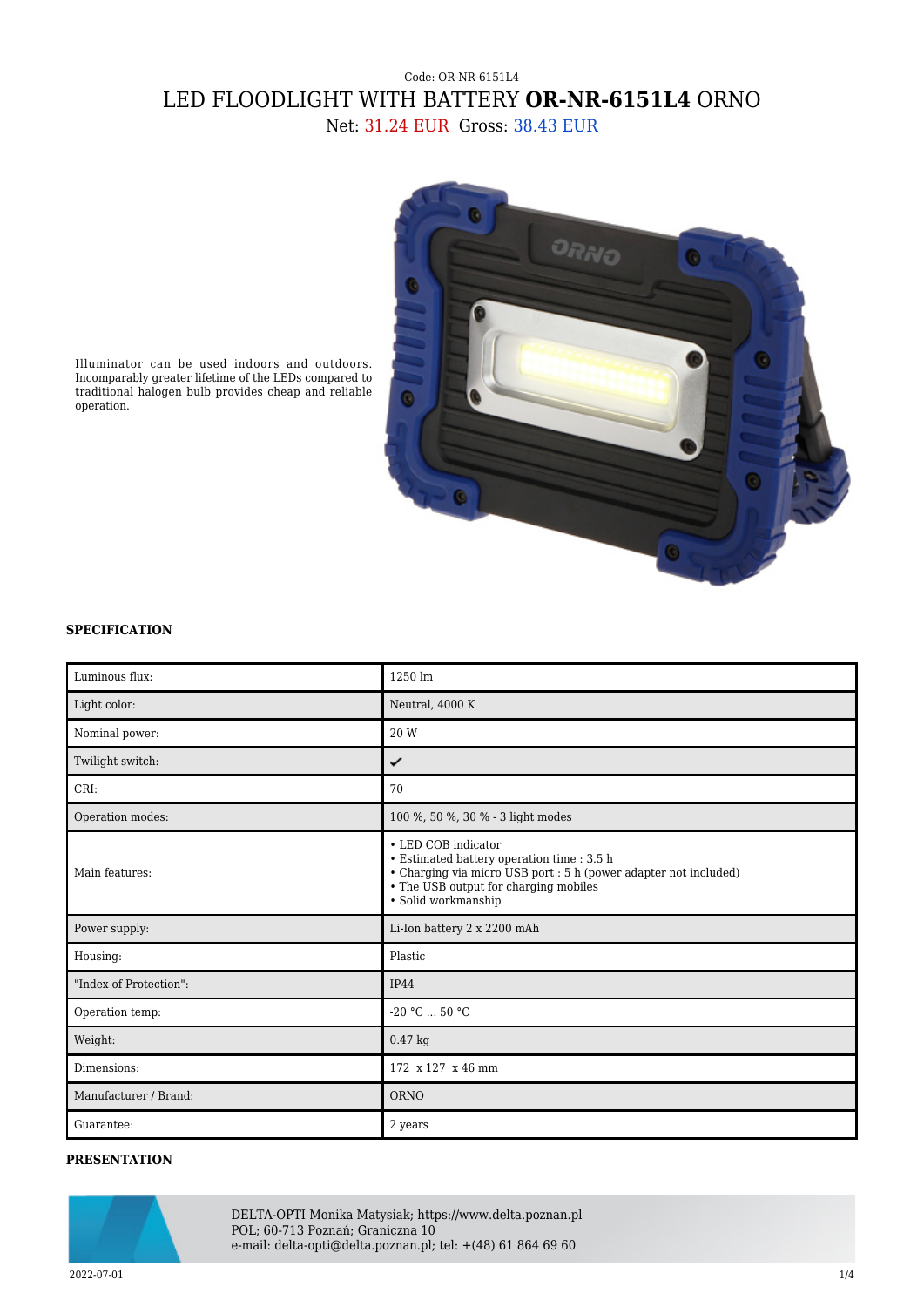Front view:



Rear view:





DELTA-OPTI Monika Matysiak; https://www.delta.poznan.pl POL; 60-713 Poznań; Graniczna 10 e-mail: delta-opti@delta.poznan.pl; tel: +(48) 61 864 69 60

2022-07-01 2/4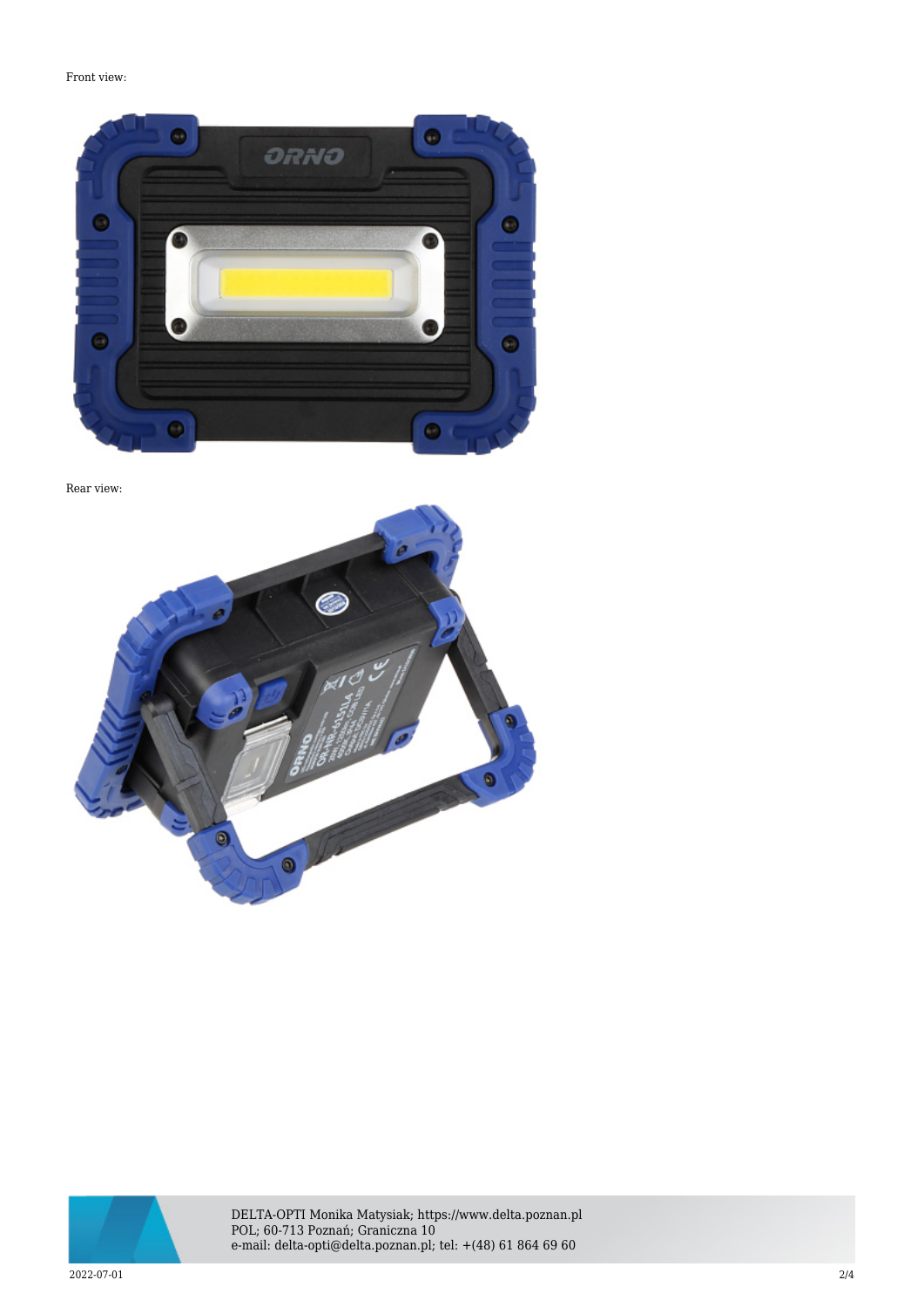



In the kit:



DELTA-OPTI Monika Matysiak; https://www.delta.poznan.pl POL; 60-713 Poznań; Graniczna 10 e-mail: delta-opti@delta.poznan.pl; tel: +(48) 61 864 69 60

2022-07-01 3/4